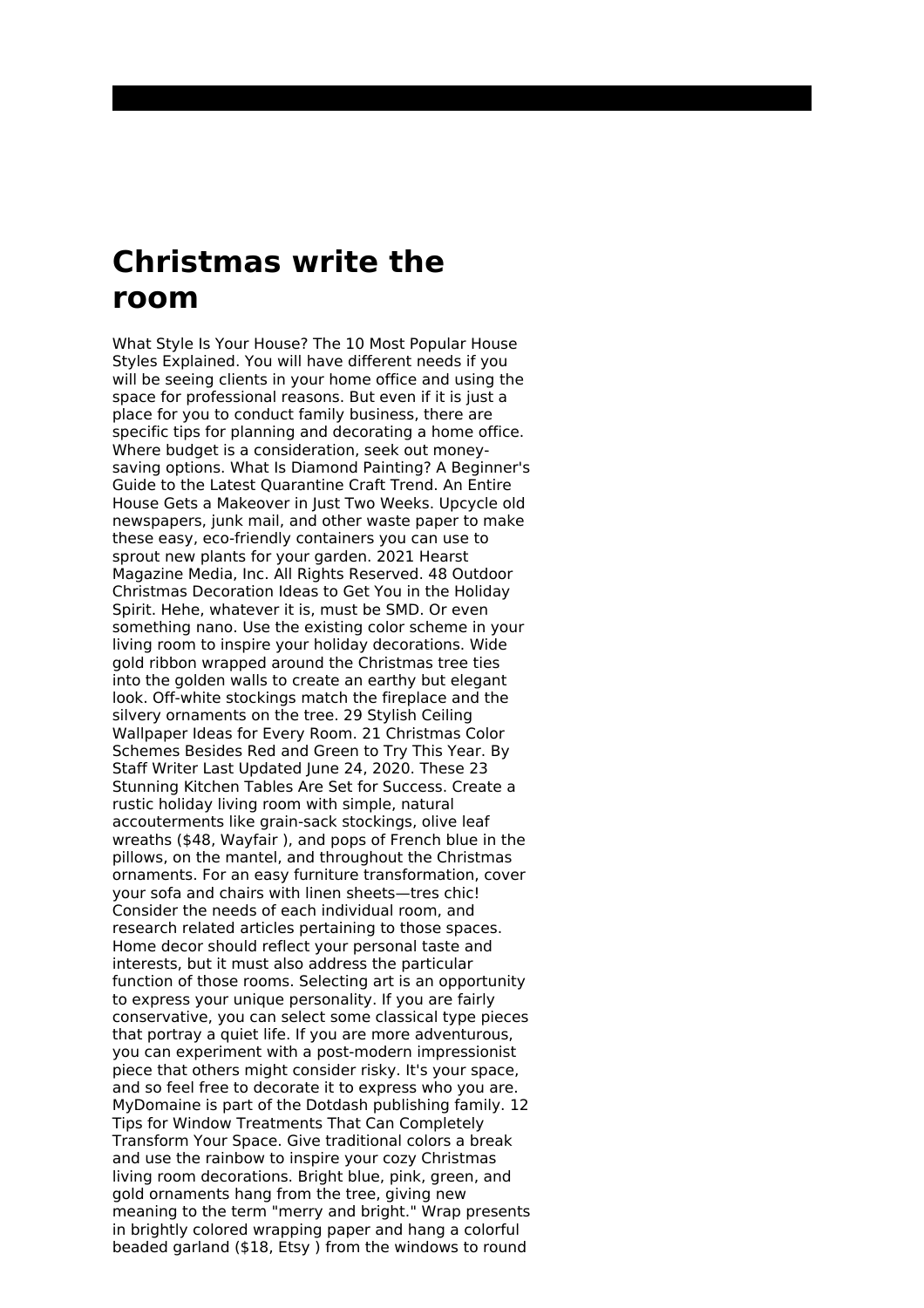out the eclectic decorating scheme. The dining room table is the centerpiece of the room, so its choice and placement are critical to any decorating project. Choosing the right furnishings can be especially important for a small dining room. Other important elements to consider are the chairs and the chandelier —both of which help define your style and set the tone for meals. House Beautiful participates in various affiliate marketing programs, which means we may get paid commissions on editorially chosen products purchased through our links to retailer sites. Insulation: Any activity that happens in the attic will likely reverberate throughout the house if you have weak insulation and floor joists. A soft flocked Christmas tree anchors this luxe holiday living room. Enhance it with faux flower blooms, ribbons, and loads of ornaments. Gift boxes, rather than paper wrappings, coordinate with the decor's color scheme. Add a dash of glamour with an embellished wreath and velvet stockings (\$18, Target ). Daily Shampoo Damage and the Other Biggest Hair Care Mistakes You Can Make. Whitmire, Richard. "Think twice about taking your TEENren to work." Usatoday.com, April 26, 2011. The Lighting: The modern drum light fixture and simplistic white silk shades round out the space without taking over visually. 12 Actually Tasteful Ways to Hop on the Neon Decor Trend. 2. Turquoise– This color is great for creating an informal but refined feel. Your TEENs and family will love the refreshing mood this color creates. A weed can be any plant growing where you don't want it to, but there are some particularly weedy species to keep an eye out for. These aggressive plants choke out the garden plants you've worked so hard to grow. Use this handy guide to identify these weeds by appearance and know how to remove them safely. Living room with Christmas tree and Santa picture. Manage Your Subscription this link opens in a new tab. For a look that's festive but calm, try an array of metallic decorations. A great option for neutral homes —your year-round decor will look like it was handpicked for your Christmas living room. Well, if you find yourself daydreaming about an escape, Hotels.com wants to make that dream a reality this year. In a campaign aimed specifically at single millennials, they're offering half off rooms at certain hotels using the code XMASESCAPE when you book them on Christmas Day for a stay that very night. "This holiday season, Hotels.com doesn't want you to drop major funds on a much-deserved seasonal escape," Jennifer Dohm, head of PR and social media for The Americas, said in a press release. "We're here to give the gift of 'me time' with our #XmasEscape Rates allowing all those out there who are #SingleAF to have the selfish and bright celebration of their dreams." Based on their research, Hotels.com found that millennials are berated by their parents about inadequate "adulting" for an average of three hours each holiday season. Their single status is one of the top critiques they get from them and other family members, apparently. Talk about stressful. Getting judged on your life, and on a holiday no less, can certainly be tiring! If you can't find a secluded room to hide in, this deal might just be the answer. Christmas Messages to Write in Holiday Greeting Cards. Hope this holiday season decks your halls with lots of merry!. I hope your holiday season is so bright that you need sunglasses!. I hope you have an excellent Christmas full of love and life—the two things you have given me. Keep an updated list throughout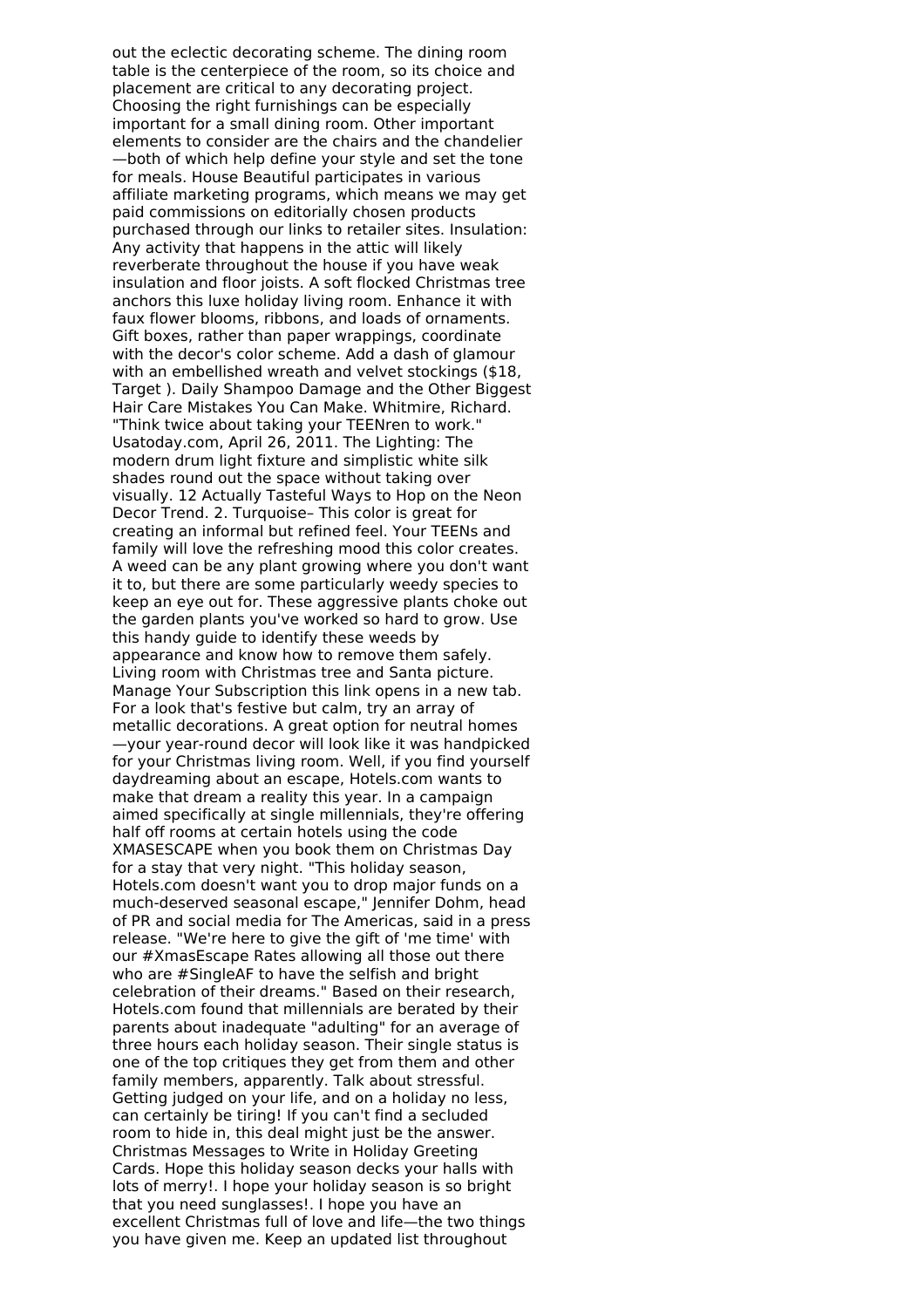the year of names and addresses so that it's easier to send out your letters each Christmas. General Christmas Messages to Write in Cards for Anyone:. There are 7 references cited in this article, which can be found at the bottom of the page. If I had to choose between you and Santa, I'd choose you. I still think it's a little creepy that that guy comes in my house while I'm sleeping. If you don't like my present, it's because you have bad taste. I'll still wish you a Merry Christmas! Blessings, love, and peace to you this Christmas. We're going to have so much fun this Christmas! I can't wait to cook up a storm and then feast like there's no tomorrow!. For a special touch, write out your letters by hand. This may be time-consuming, but if you don't have a ton to send, it can be a nice way to personalize your note. Six New Year's Resolutions That Have Nothing to Do With Weight Loss. This article was coauthored by wikiHow Staff. Our trained team of editors and researchers validate articles for accuracy and comprehensiveness. wikiHow's Content Management Team carefully monitors the work from our editorial staff to ensure that each article is backed by trusted research and meets our high quality standards. What's red and white and round all over? You! After drinking a little bit, eating too much, and rolling around in the snow. Christmas is a good excuse to send cards to all my favorite people. Thanks for all your hard/excellent work. Have a great Christmas! "Christmas is a season not only of rejoicing but of reflection."―Winston Churchill. "Hey guys! I can't believe that 2017 went by so quickly! Gerald and I went from preparing Emma for college life (she's doing amazing at BYU, by the way!) to this massive snowstorm. Where did the time go? Mallory turned 9, and she started taking piano lessons. This year she will be volunteering at the Humane Society after school! She can't wait. Emma enjoyed her last year here at home before leaving for Provo. Gerald got the promotion he wanted, and we are celebrating! I joined a club that helps homeless people, and I spent most of my free time in October making kits and working on-site. We wish you a Happy Holidays! Love, the Browns (and Maggie the puppy!) ". It's time to let out your inner Santa (or your inner reindeer!) and get flying on that Christmas card list. You're gonna "sleigh" it! This holiday season, let's make it a point to cherish what's truly important in our lives: cookies. "Today in the town of David a Savior has been born to you; he is Christ the Lord."—Luke 2-11. 80 Best Merry Christmas Wishes to Write Around the Holidays. % of people told us that this article helped them. "Christmas is a season not only of rejoicing but of reflection."—Winston Churchill "Christmas will always be as long as we stand heart to heart and hand in hand."—Dr. Seuss. But it's harder than you might think to come up with the perfect, not-too-sappy Merry Christmas wishes to write down within each card. And let's be honest—no matter how good your intentions are, you're probably sending out those cards at the very last minute. The holidays can get busy! I wish my family was as fun as you—hope you have a great time with your kin and hope to see you in the New Year!. Thanks to all authors for creating a page that has been read 123,433 times. Do Not Sell My Personal Information– CA Residents. These are the best Christmas games for the whole crew to play. Wish we could be seeing each other over the holidays, but I'll be thinking of you. The Best Movies and Shows to Watch in December..